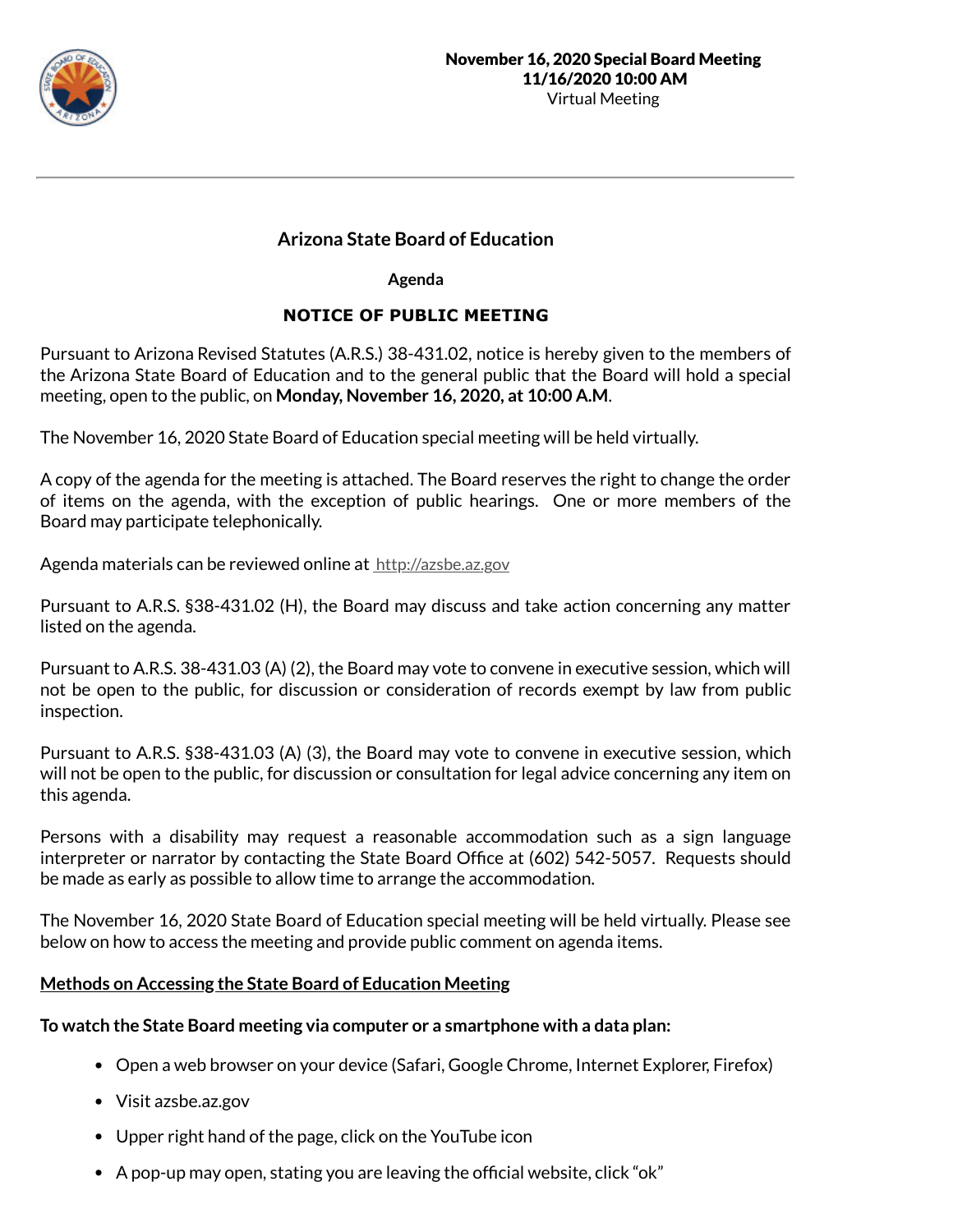When the meeting starts, you will see a "live" video. If you do not see this, and the meeting's start time has passed, you may need to hit the refresh button on your browser

Direct Link: https://www.youtube.com/channel/UCsNwAaD9tyciKskyp0R2e5A

If you do not have internet access to watch the meeting, please contact the Board's office at (602) 542-5057 and a staff member will assist you.

# **Procedure for Submitting Public Comment:**

For individuals wishing to submit public comment (Agenda Item #1)

# **Written Comment:**

Written comments for the meeting will be accepted by:

- email inbox@azsbe.az.gov
- fax to  $(602)$  542-3046
- USPS to 1700 W. Washington St., Executive Tower, Suite 300, Phoenix, Arizona 85007

# **The deadline to submit a written comment will be Friday, November 13, 2020 at 12:00 PM.**

Written comments received after the deadline will not be posted and will not be provided to members.

Written comments will not be read into the record, however, staff will post all written comments received by the deadline on the Board's agenda by **Friday, November 13, 2020 at 5:00 PM.**

# **Verbal Comment:**

Individuals must register to submit a verbal comment at the meeting. Please use the link below to register.

# **The deadline to register for a verbal comment will be Friday, November 13, 2020 at 12:00 PM.**

By registering, you are submitting a request to speak form and Board staff will call on you to speak during the appropriate public comment agenda item.

Please review the Board's agenda to determine at which public comment agenda item (#1) you will be called. The name in which you register **MUST** match the name on the account when signing into the meeting to speak. Prior to the meeting, you may need to download the Zoom application to your device and create an account to ensure name matching. Board staff will only call speakers once and then will move on to the next speaker. If you miss your turn, Board staff will attempt again at the end of the list. The order in which names are called will be in the order in which the registrations are received.

All Board policies in regard to public comment at in-person meetings are transferable to verbal public comment for virtual meetings. Verbal public comments are limited to three minutes unless adjusted by the State Board President at the start of the meeting.